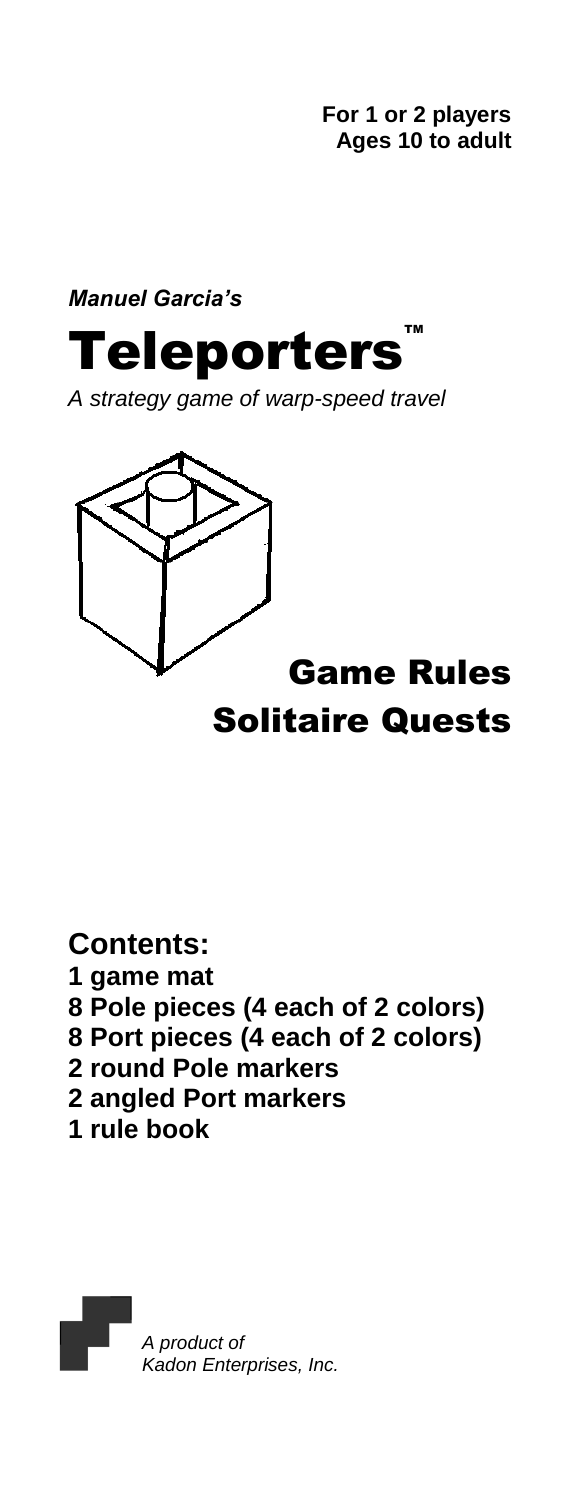**Teleporters** *is a trademark of Manuel Garcia, used by Kadon Enterprises, Inc., under exclusive license for its strategy game of moving cylindrical pieces ("Poles") to the other side of an 8x8 board through unique "Teleports" formed of V-shaped wall segments ("Ports"). Special thanks to Sean Garcia for playtesting and strategy insights.*

### **Table of Contents**

| Introduction and definitions |                |
|------------------------------|----------------|
| Goal of the game             | 3              |
| Game pieces                  | 3              |
| Board spaces                 | 4              |
|                              | 5              |
| Playing the game             |                |
|                              | 6              |
| Taking turns                 | 6              |
| Pole movements               | $\overline{7}$ |
|                              | $\overline{7}$ |
|                              | 8              |
|                              | 9              |
| Blockade escape              | 9              |
|                              | 10             |
| Port movements               | 10             |
|                              | 10             |
|                              | 11             |
| Glide and Spin               | 11             |
|                              | 12             |
| Teleport creation            | 13             |
| Teleport movements           | 13             |
|                              | 13             |
|                              | 14             |
| Transporting Poles           | 14             |
| Teleporting Poles            | 14             |
| A sample move sequence       | 14             |
| <b>Solitaire Quests</b>      |                |
| The 8 Queens problem  16     |                |
| The 4 Rooks problem  16      |                |

#### **Kadon Enterprises, Inc.** 1227 Lorene Drive, Suite 16 Pasadena, MD 21122 **www.gamepuzzles.com**

©2004 Kadon Enterprises, Inc. Made in U.S.A.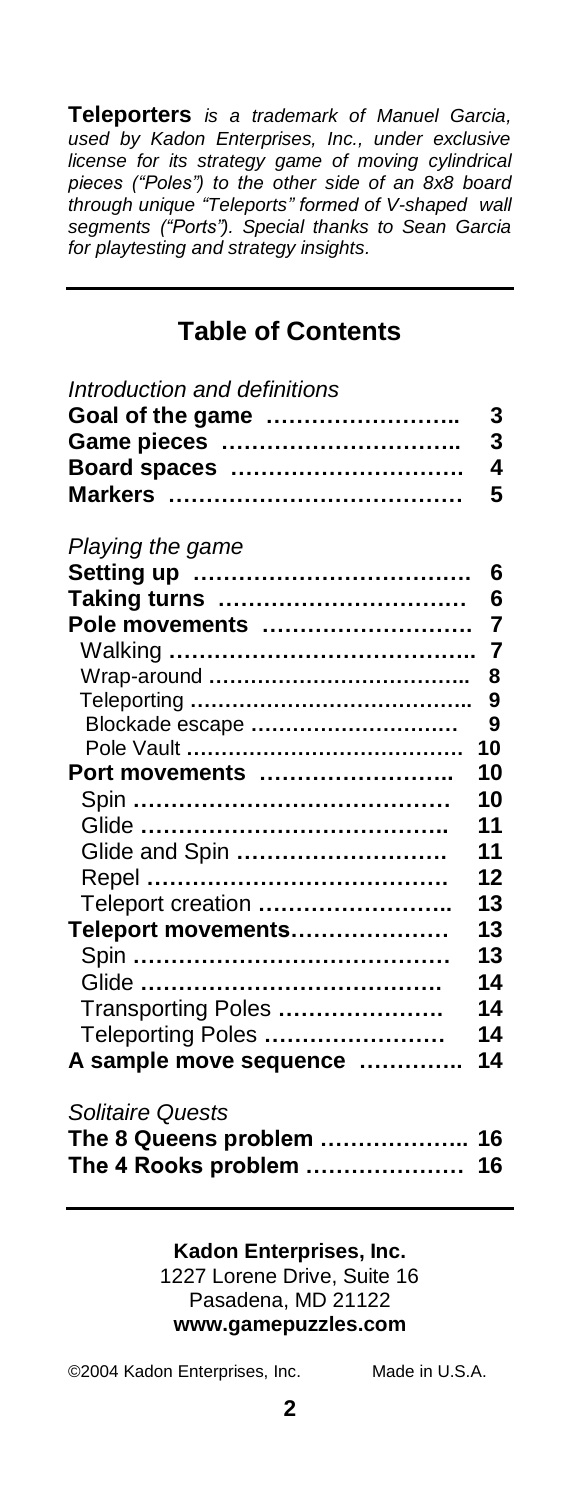# **Introduction and Definitions**

## *Goal of the game*

To be the first player to get all four Pole pieces from their starting spaces into the other player's starting spaces on the opposite side of the board,.

*Game pieces*



*Pole, Port and Teleport*

**Poles:** The tall, cylindrical pieces (above left). Each player gets four of their own color. Poles stand upright on the board.

**Ports:** The V-shaped pieces that look like two walls meeting at a right angle corner (above center). Each player gets four of their own color. When two Ports meet to form a square box (above right), they become a Teleport. See more about Teleports on page 13.

**Markers**: The two flat round and two flat Vshaped acrylic pieces. They are used to track the players' moves during a turn (see page 5 for how to use the markers).



*Pole marker and Port marker*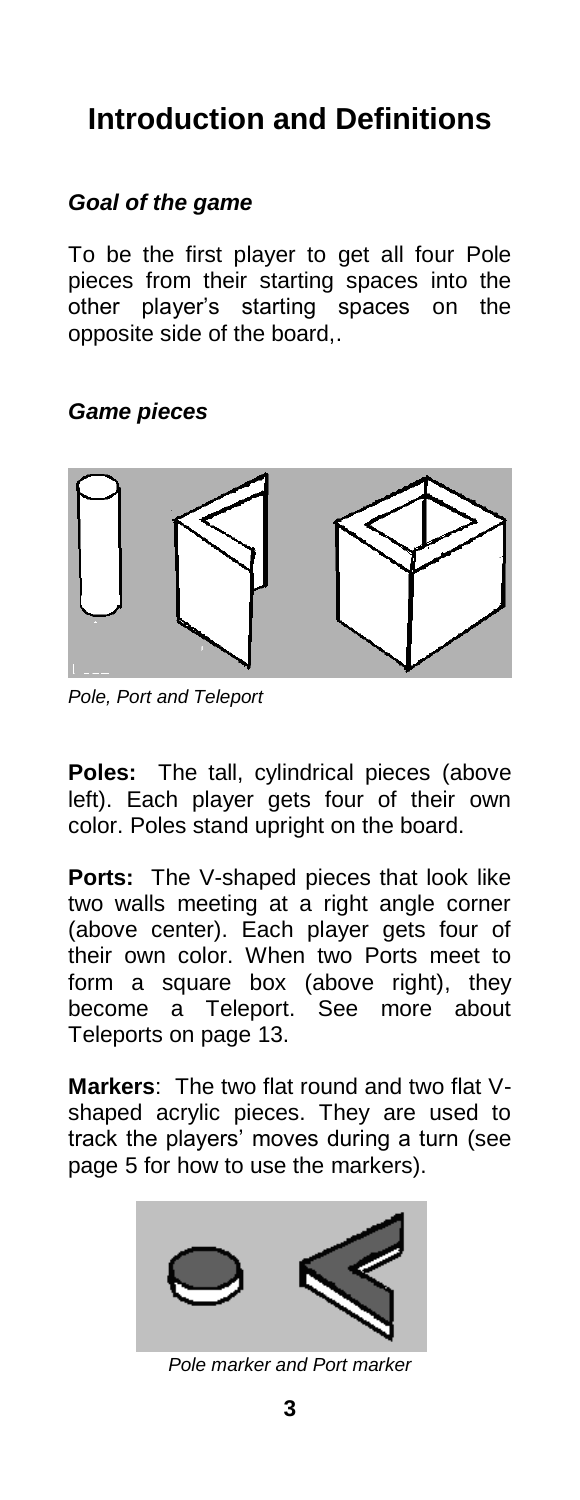### *Board spaces*

The Teleporters game board is an 8x8 grid of square spaces. Each space is divided into smaller areas, with either a circle or a square at its center. The three different kinds of spaces have their own special functions:

**Telepads:** The 8 spaces along the first outer rows of the board, with round spots inside squares of each player's color. The player's own color Telepads are "Home" (starting spaces) for the player's Poles. The other player's Telepads represent the "Goal" (landing spaces). Poles stand on the round spots of the Telepads. Only Poles may occupy Telepads.



*Telepad*

**Portpads:** The spaces on the second and third rows of the board where color stripes of each player's color mark the footprint of a Port. A player's own color Portpads are the starting spaces for the player's Ports. Ports stand on the color portion of their Portpads at start of the game and when they are returned there during play. Otherwise Ports may occupy a Portpad on any of its four corners. The small center square of the Portpad may be occupied by a Pole.



*Portpad*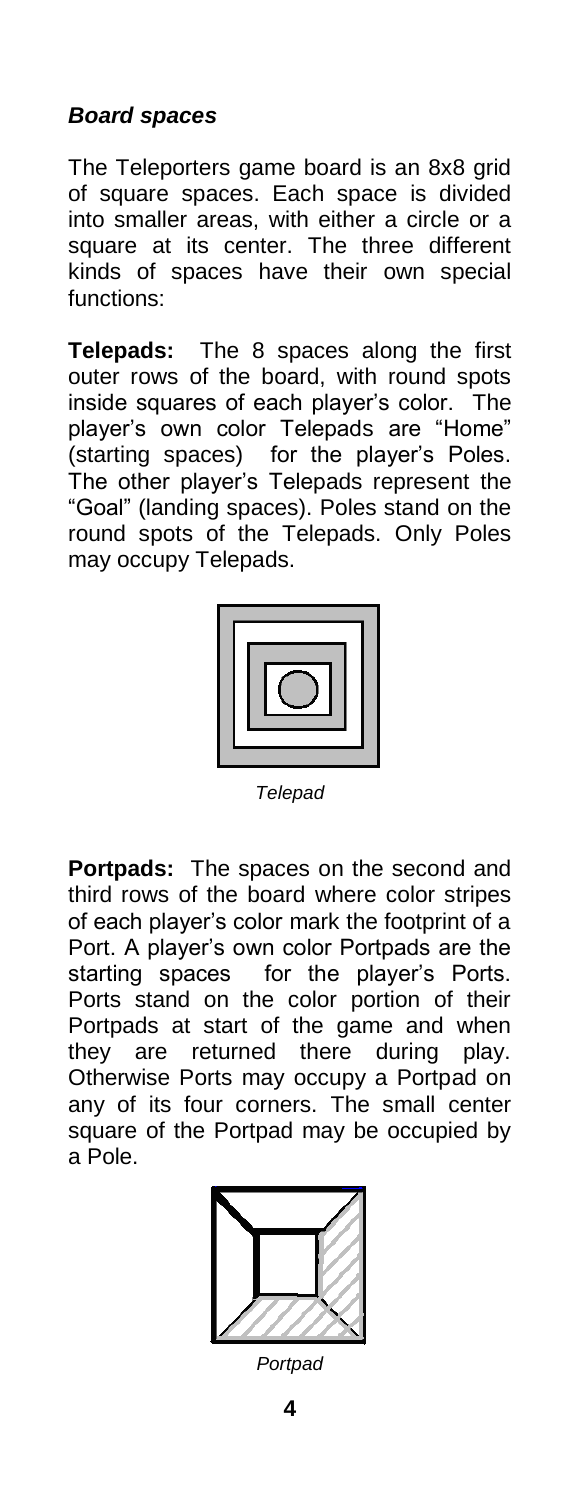**Quadrants:** All the other board spaces that are not Telepads or Portpads. They are like the Portpads, but without color stripes. The trapezoids surrounding the small center square may be occupied by Ports in any of four orientations, and the center square is reserved for Poles. A Quad may thus hold up to three pieces at a time.



*Quadrant*

#### *Markers*

Players may make four separate moves on each turn, but may not move the same piece twice during the same turn. (See "Taking Turns" on page 5.)

Markers let players keep track of which type of playing piece (Pole, Port or Teleport) has already been moved on a turn. Simply lay the marker on top of the corresponding piece when you've moved it: round on Poles, angle on Ports and Teleports, like this:



*Marking moved pieces*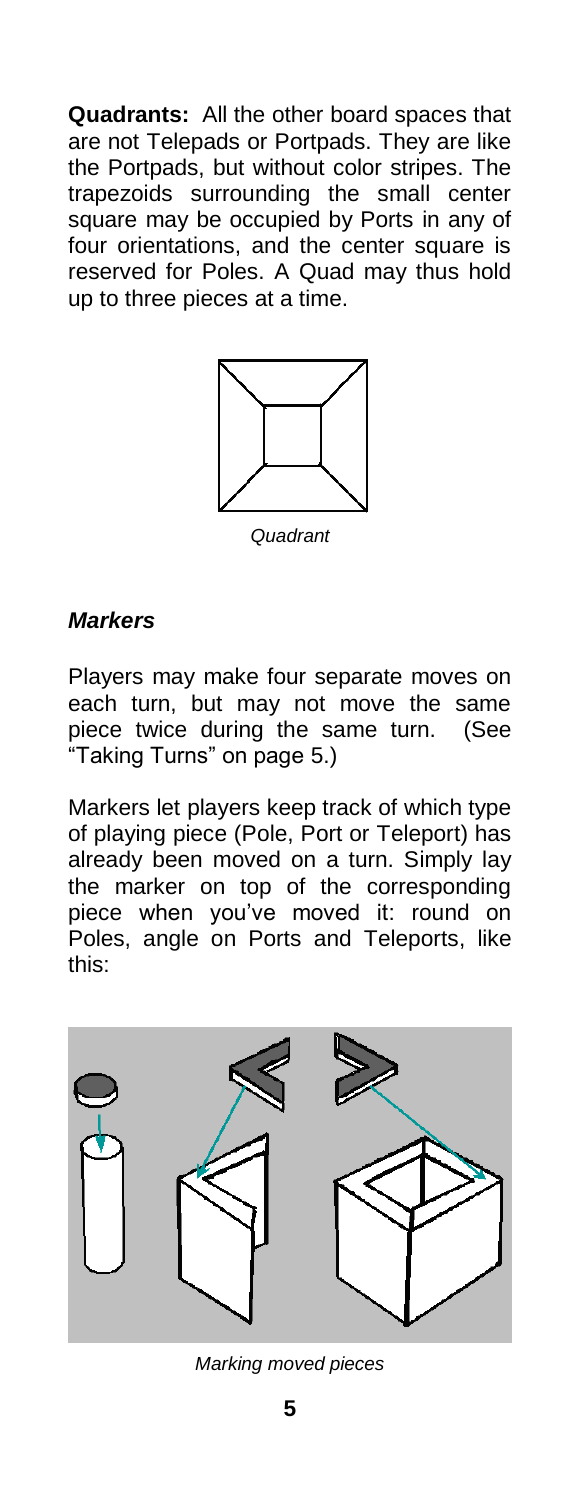# **Playing the game**

# *Setting up*

**Poles:** Each player chooses a color and places the four Poles of that color on the four central Telepads of matching color, like this:



*Start positions of Poles*

**Ports:** Players place the four Ports of their own color on the striped parts of the four Portpads of matching color in their second and third rows, as shown here:



*Start positions of Ports*

# *Taking turns*

Players choose who will move first.

A player's turn consists of moving four different pieces--any two Poles, or any two Ports or Teleports-- to make up a total of *four moves* per turn that correspond to the two round and two angled Markers. These moves may be taken in any order. See page 14 for an example of a series of four moves.

*Important:* No Pole or Port or Teleport may move more than once during the same turn**.** Use the Markers to keep track.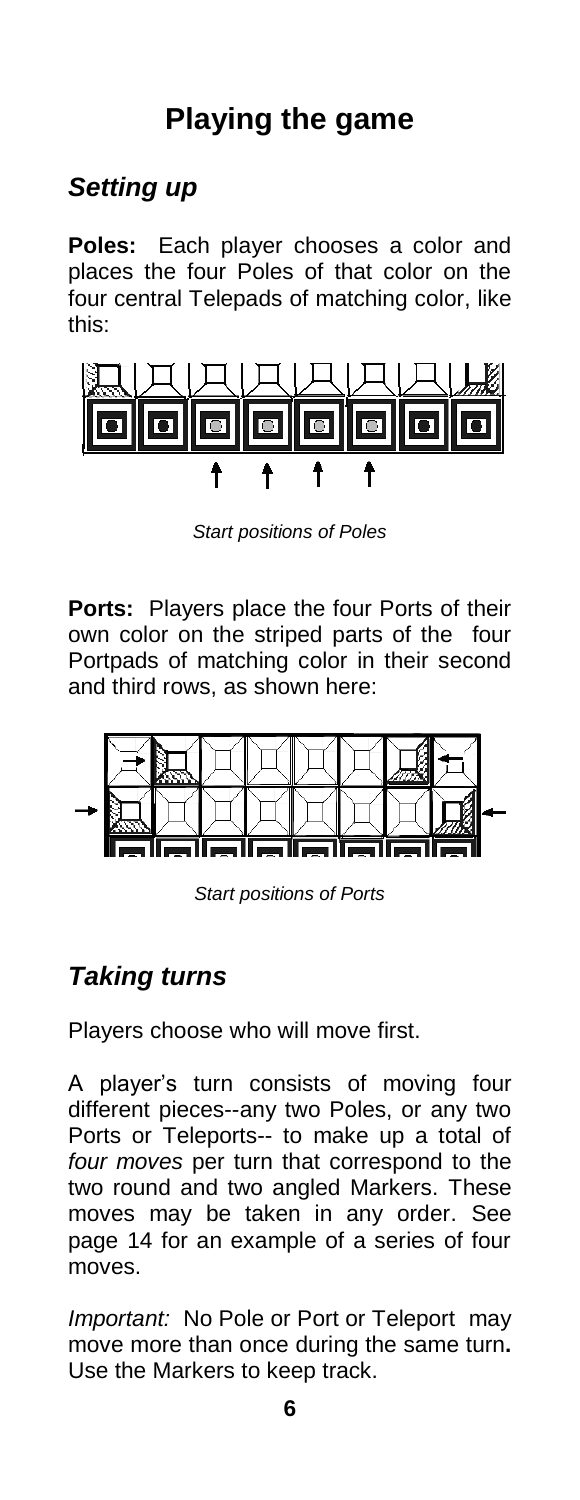The Markers can be used in two ways:

- By laying the Marker on top of the piece that was just moved. A move is not final until the Marker goes on it.
- By laying the Markers down alongside the board and sliding them across to the other player as each new move is made (recommended for experienced players only). A move is not final until its Marker is slid across.

In traditional games, moving a playing piece and then letting go of it, even accidentally, is often taken as that player's actual move, no changing allowed.

In the **Teleporters** game, a player's move isn't final, even if the hand is removed, until you use the Marker. So you can safely test potential moves and put them back until you're satisfied with your choice.

## *Pole movements*

**Walking:** A Pole may move one or two spaces either horizontallly or vertically or any combination of horizontal and vertical directions, on any spaces of the board. There are no diagonal moves. Here are examples of all the possible walking moves a Pole can make during a single turn.



*One or two steps a Pole can take on one turn*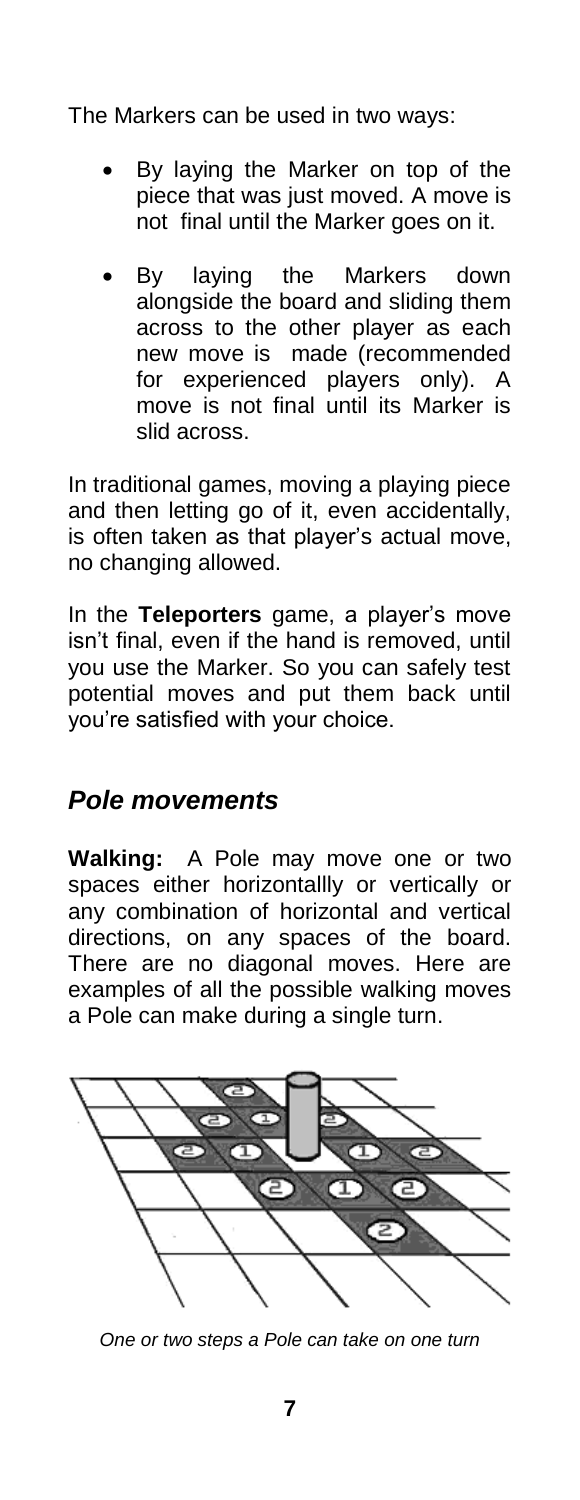A Pole may not walk through, jump over or share a space occupied by another Pole.

A Pole may not jump over any Port or Teleport wall blocking its path. A Pole may, however, walk into a Port through the Port's open side, where the Pole can freely slide into the Port's center area.

**Wrap-around**: A Pole on an edge quadrant of the board, either far left or far right, may step off the board and come back in on the other end of that row on the opposite side of the board. Such a "wraparound" move may be made only by Poles, and only if the re-entry space is not blocked by another Pole, Port or Teleport. If the space is blocked, the wrap-around move may not be made.

The wrap-around step counts as one of a Pole's two spaces of movement. If a Pole starts its turn with a wrap-around step, it can move one space as its second step on the other side of the board. If a Pole uses one space to reach the edge of the board, it can use the wrap-around as its second step. Here are examples of a Pole move including a wrap-around step:



*The wrap-around move for Poles: It steps off the board on one side (top), re-enters the same row on the other side (bottom), and may continue its second step from there in any direction.*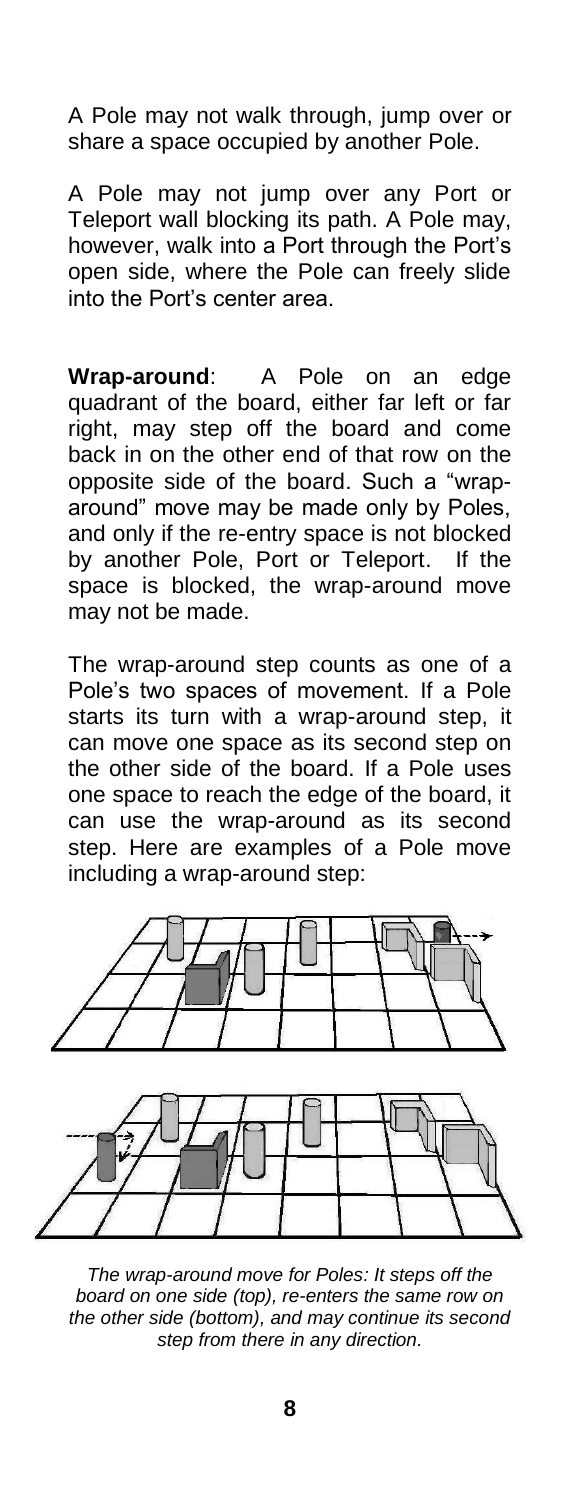**Teleporting**: Instead of taking a walking move, a Pole may make an instantaneous switch from one place to another on the board, under certain conditions.

- Between any two of the player's Home Telepads.
- From a Home Telepad into its own color Teleport.
- Between its two Teleports.
- From its Teleport back to any available Home Telepad.
- Between any two Goal Telepads.
- From a Goal Telepad back to a Home Telepad.
- From a Goal Telepad into its own Teleport.
- From a Blockade to a Home Telepad (explanation below).

Note that a Pole may never teleport to a Goal Telepad. To reach a Goal, the Pole must walk into it directly.

**Blockade escape:** If a Pole becomes totally surrounded by the other player's game pieces, with any combination of Poles, Ports and Teleports, the blockaded Pole can instantly teleport back to one of its unoccupied Home Telepads. Here's an example of a Blockade:



*This fully blockaded Pole may teleport home*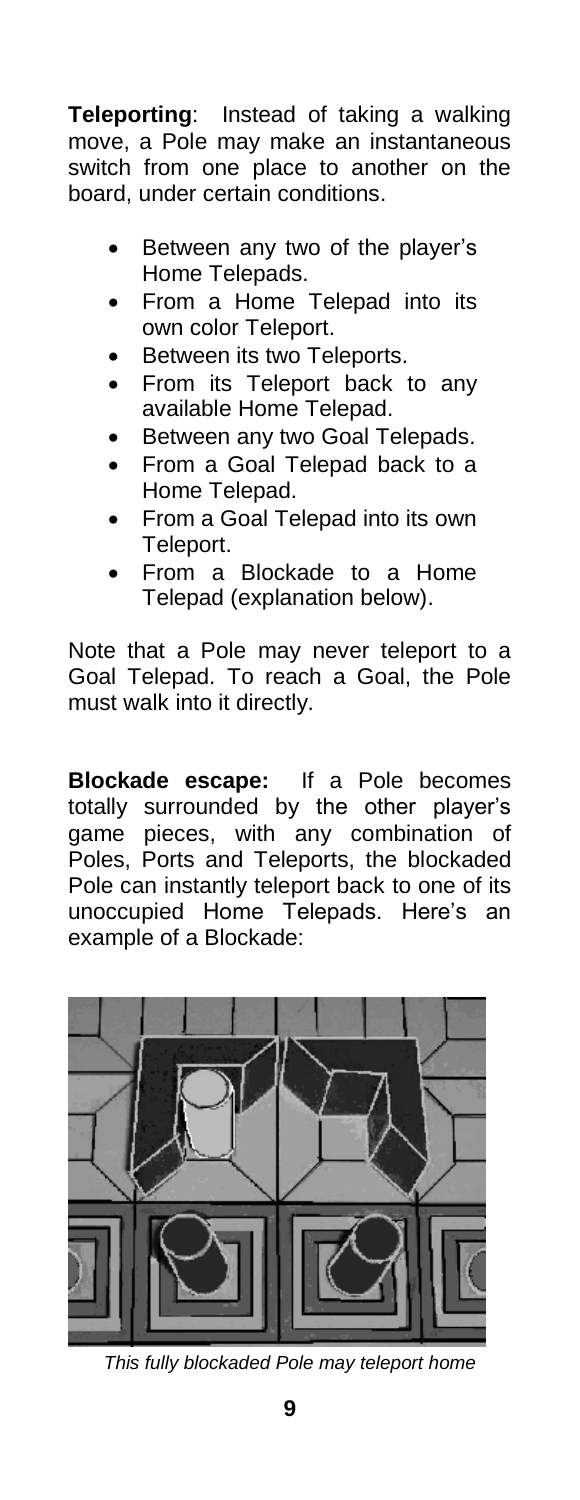However, if a player can move some of the opponent's blocking pieces out of the way by teleporting or repelling them away, then that Pole is not considered blockaded and cannot use the escape move. The drawing below shows an example of a Pole that is not truly blocked in, because it can still be rescued by either teleporting a blocking Pole (see "Pole Vault" below) or repelling a blocking Port (see "Port movements").



*A surrounded but not fully blockaded Pole*

**The Pole Vault.** When a Pole is enclosed by an opponent's Teleport, the enclosed Pole is immediately teleported to one of its Home Telepads as a *free move*. It is handed to its owner to choose the Telepad on which to place it. No Pole Marker is used up in teleporting this Pole,

## *Port movements*

Ports move only within the quadrant portion of the board. They may never enter the Telepad rows. Ports have several options. Each costs one Port Marker:

**Spin:** A Port may rotate within the quadrant it occupies, to line itself up with the lines on the board in any of the four directions it can have. See the drawing at the top of the next page for the Spin move.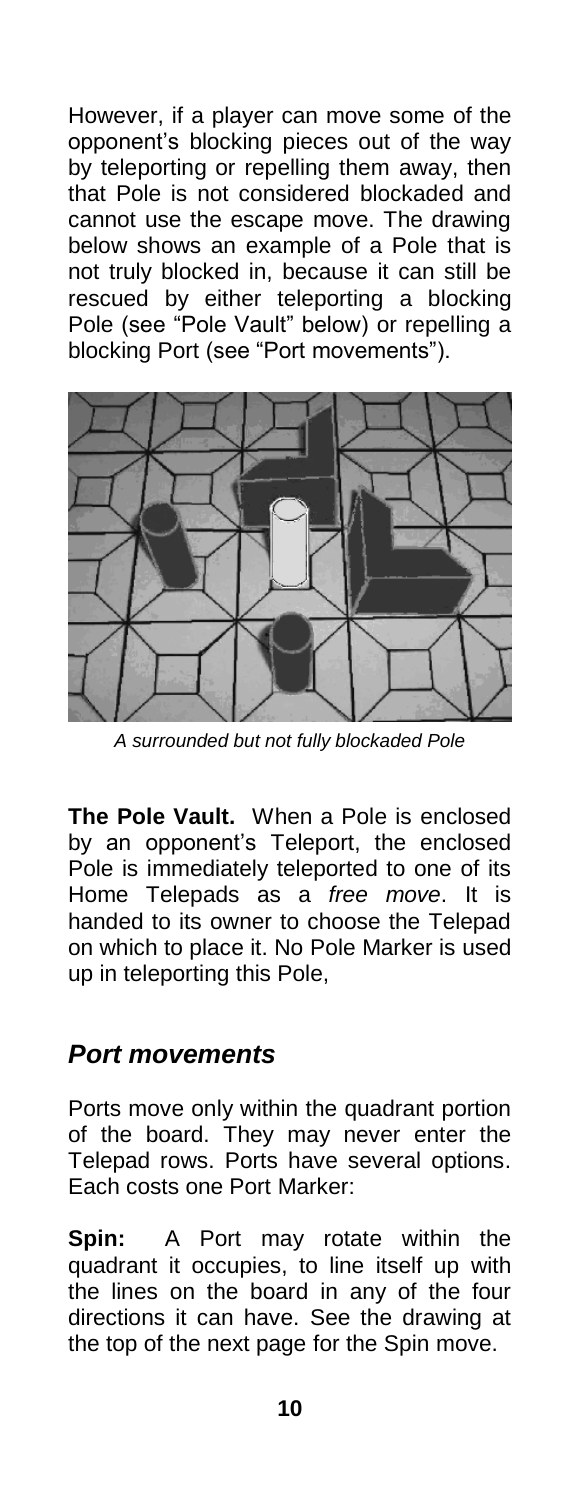

*Four possible positions of a Port in a quadrant*

**Glide:** A Port may travel across the board any number of spaces, as long as its path is in either a horizontal or vertical direction and there is nothing blocking it along the way. It may not change orientation during this move.



*Four directions of movement for a Port*

**Glide and Spin**: If a Port moves any distance across the board and lands in a quadrant containing a Pole of either color, then that Port gets a free spin. As part of the same move, it can rotate around the Pole to any of its four possible positions and stop facing in any direction. Here are the three stages of this Port move:



*Port gliding toward opponent Pole*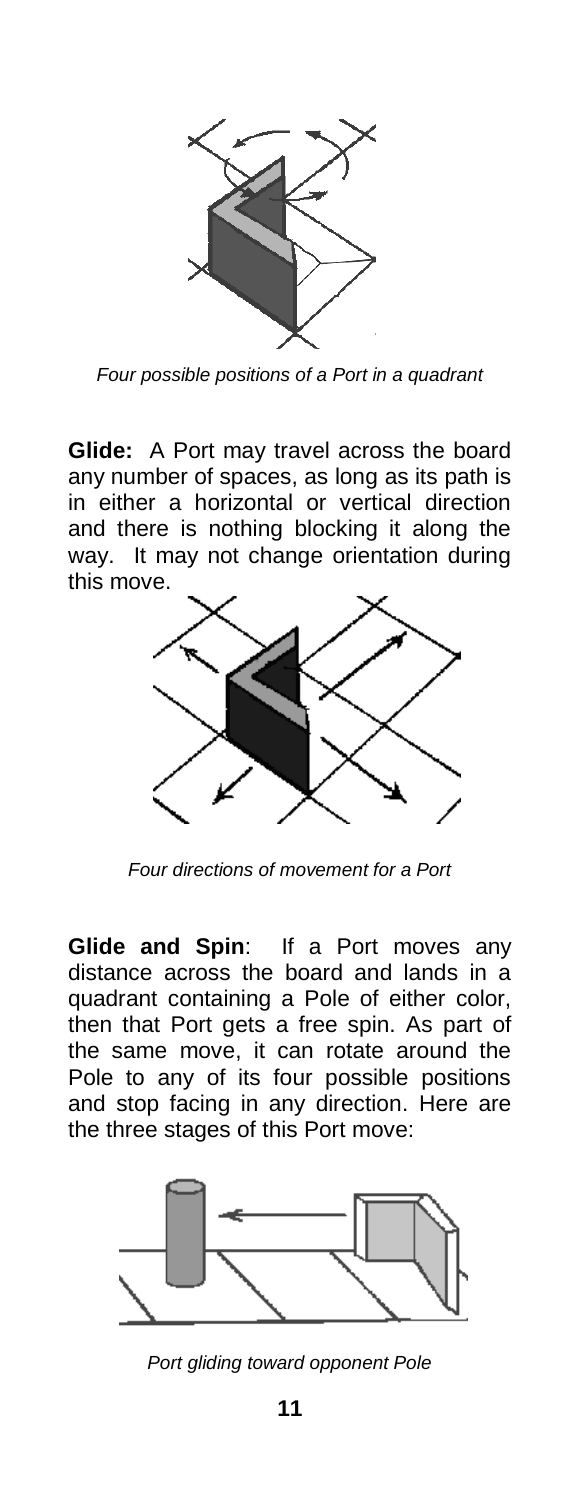

*Port lands in space with Pole, spins around Pole*



*Port completes move in quadrant with Pole, now facing in a different direction*

**Repel:** When a Port of one color lands in the same quadrant with the Port of another color, the incoming Port "repels" the other Port out of that quadrant. The repelled Port is given to its owner to place in its start position on any available Portpad of its color.

**Anti-Repel:** Under certain circumstances, a Repel move can backfire:

- When a repelled Port can't go back to any of its four home Portpads because all are occupied or partially blocked by other Ports.
- When a Port piece happens already to be on one of its home Portpads when the Repel attempt occurs.

In such cases the repelled Port gets to remain in the quadrant from which it was to be repelled and, instead, the Port that attempted the Repel will itself bounce and be repelled back to one of *its* home Portpads, of its owner's choice.

Any Poles in the quadrants where Repels happen are not affected. They simply stay.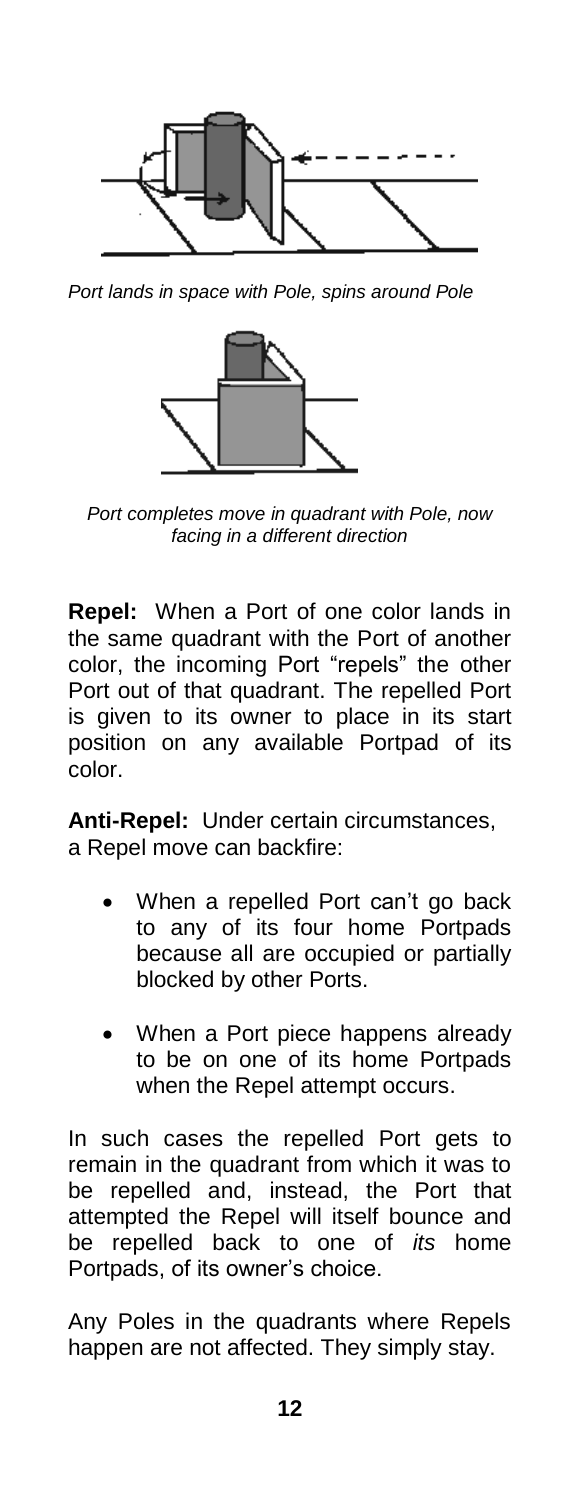**Teleport creation:** When two Ports of the same color come together in the same quadrant, edge to edge, forming a box, a new type of piece, called a Teleport, is created. Teleports are described next.

## *Teleport movements*

Teleports move only within the quadrant portion of the board. They may never enter the Telepad rows.

To move a Teleport, hold its two Ports together tightly and slide them in unison, as one piece, across the board. Moving an entire Teleport costs only one Port Marker, the same as for a Port..

Although one of the Ports in the Teleport may have already moved during that turn to help create the new Teleport, that Port will not be counted as making a second move in the same turn if it moves again as part of a Teleport move.

Teleports have several types of moves, and all but the Pole Vault cost one Port Marker:

**Spin:** A Teleport can rotate to any orientation within its quadrant. (*Note:* Rotating a Teleport helps reposition the two Ports it consists of. That way, when they take off on their own again, they will be pointed in the best directions for movement or other strategies.)



*Teleports can rotate to any orientation and move in any of four directions in straight lines*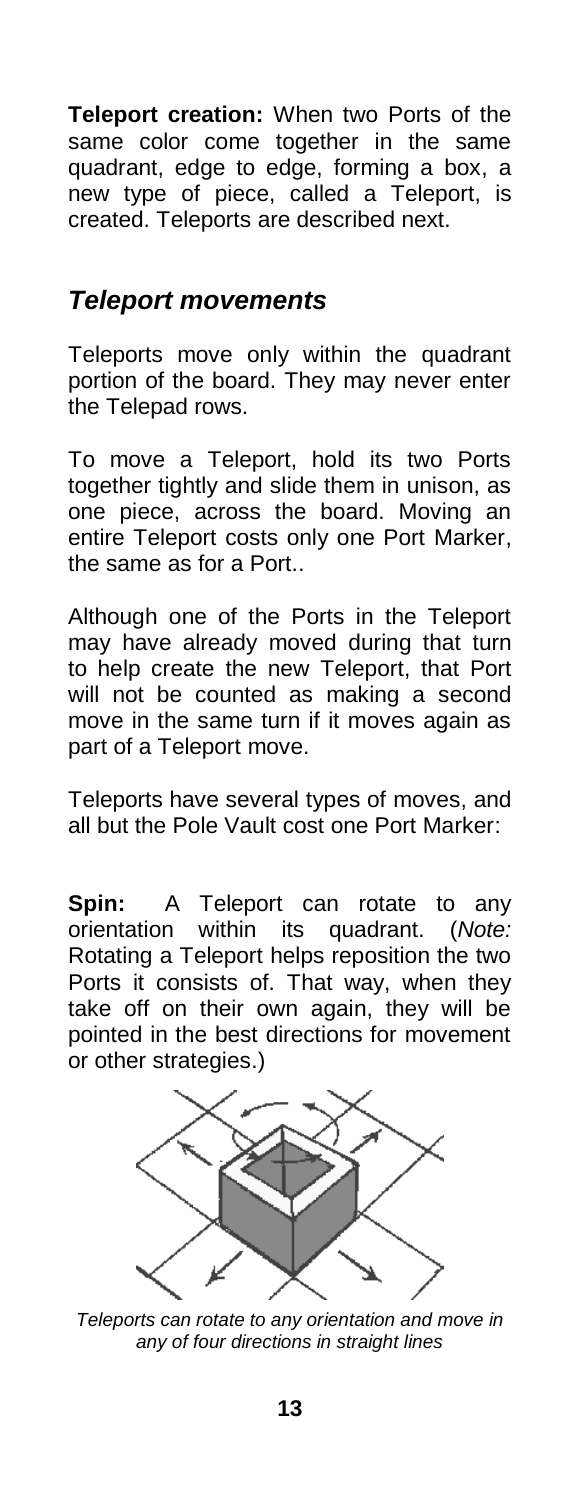**Glide:** A Teleport, just like a Port, may travel across the board any number of unobstructed spaces, either horizontally or vertically. It may not change orientation or direction during this move.

**Transporting Poles:** A Teleport can give any one of its own color Poles a free ride across the board by having the Pole travel in its center area as a passenger. Then that Pole can move with the Teleport any number of spaces across the board without costing a Pole Marker.

**Teleporting same-color Poles:** A Teleport can send a Pole of its own color instantly from its center area to any Home Telepad or to another Teleport of the same color.

**Teleporting opponent Poles:** A Teleport formed around an opponent's Pole instantly sends it back to its Home Telepad (Pole Vault move). This is a free move, no Pole Marker used. However, the Port move that created the Teleport costs a Port Marker, as described above.

# **A sample move sequence**

Follow along as we illustrate the four parts of a player's turn. Here is a hypothetical situation of some pieces belonging to Player 1.

**First move:** Pole moves 2 spaces, spends first Pole Marker.



**14**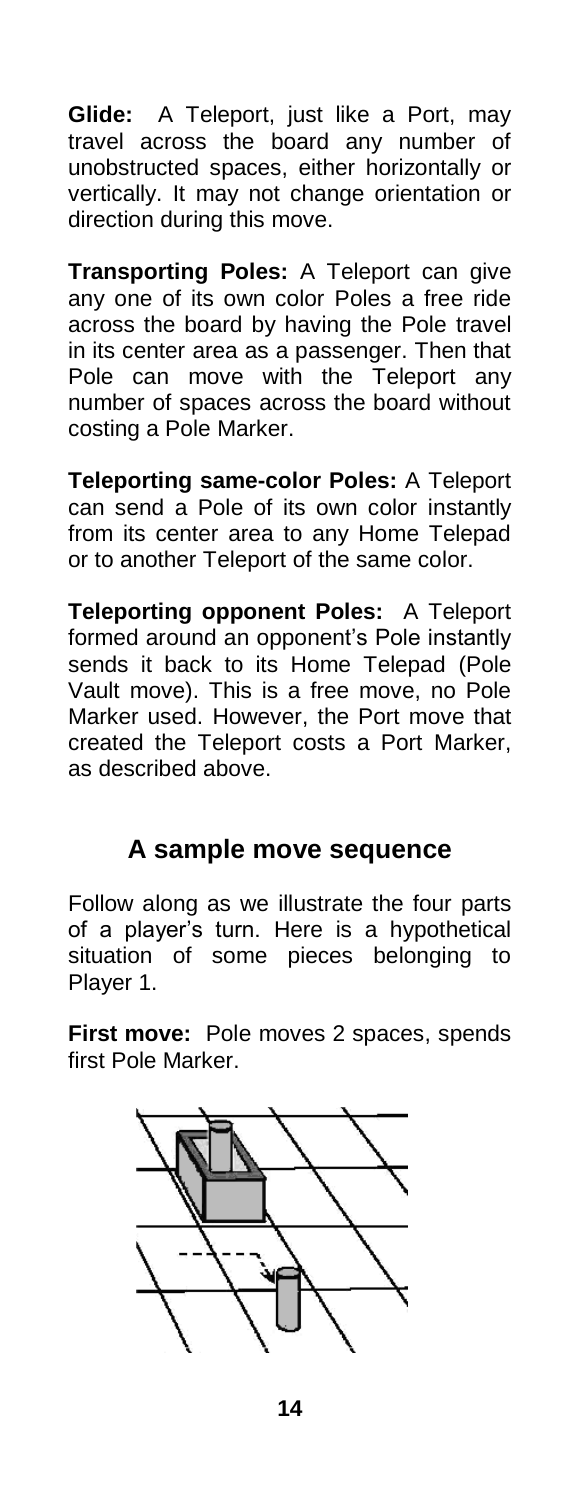**Second move:** Teleport moves across board, carrying its Pole with it. Uses one Port Marker.



**Third move:** A Port moves away from being part of the Teleport, thus breaking up its unity and power. Uses the second Port Marker.



**Fourth move:** The Pole moves out of its former Teleport, making two steps and using the last Pole Marker.



Players may "pass" any of their four moves. Simply slide the Marker piece to the other player to signal you're done.